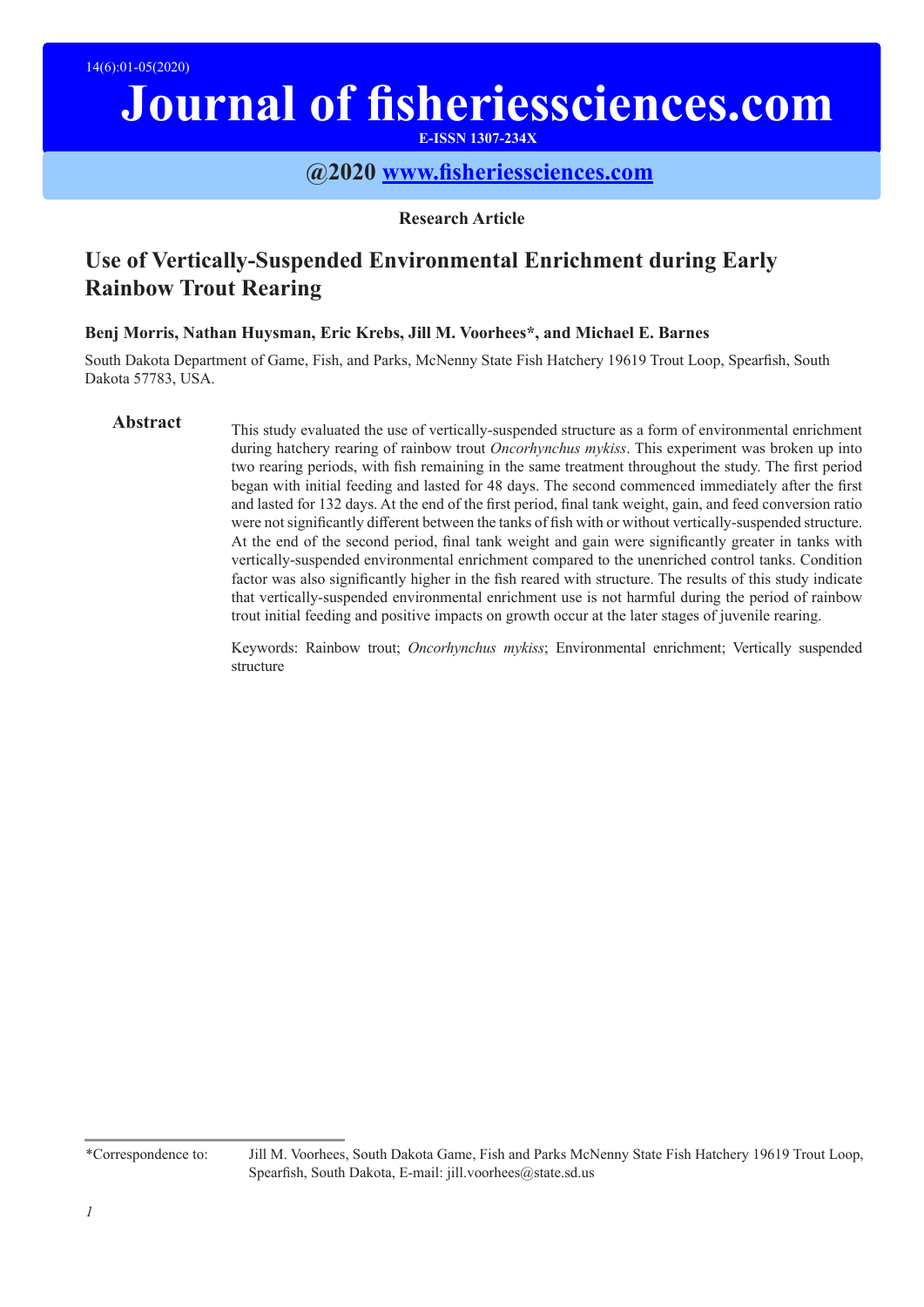#### **Journal of fisheriessciences.com Morris et al., 14(6):01-05(2020)**

#### Journal abbrevitaion: **J fisheriesci.com**

#### **Introduction**

The effects of enriching typically sterile hatchery rearing units have been investigated with many species of fish [1-3]. Environmental enrichment research has focused on salmonids and has generally increased fish growth [4-6], post-stocking survival [7,8], and natural behaviors [3,9-11].

One form of environmental enrichment is physical enrichment, which typically involves adding structural complexity to hatchery rearing tanks. Initial attempts to add materials into circular tanks frequently interfered with hydraulic self-cleaning, resulting in increased labor demands and disease risks [2,12-16] solved this conundrum by developing vertically-suspended structure. This enrichment maintained circular tank self-cleaning, and significantly improved rainbow trout *Oncorhynchus mykiss* growth and feed conversion ratio. Subsequent investigations have confirmed the benefits of using vertically-suspended arrays during juvenile salmonid rearing [15,17-22].

Despite the plethora of physical enrichment research during hatchery rearing, [2,12,16,23,24], only one study has been conducting on fish during initial feeding. Huysman et al. [25] investigated vertically-suspended environmental enrichment during the initial feeding of Chinook salmon Oncorhynchus tshawytscha. Thus, the objective of this experiment was to evaluate the effects of vertically-suspended environmental enrichment on rainbow trout growth, beginning at initial feeding and continuing during an extended period.

#### **Methods**

This experiment was conducted at McNenny State Fish Hatchery, Spearfish, South Dakota, USA, using degassed and aerated well water at a constant temperature of 11°C (total hardness as CaCO<sub>3</sub>, 360 mg L<sup>-1</sup>; alkalinity as CaCO<sub>3</sub><sup>-</sup>, 210 mg L<sup>-1</sup>; pH, 7.6; total dissolved solids, 390 mg L<sup>-1</sup>). The circular tanks (1.8 m in diameter, 0.8 m deep, 0.6 m operating depth) used in this study were near fully covered [26] and contained Erwin-Arlee strain rainbow trout. The experimental design consisted of barren control tanks and tanks containing an array of four vertically-suspended aluminum angles as described by Krebs, et al. [15] as environmental enrichment. The angles were arranged so that the angled portion faced into the direction of water flow (**Figure 1**).

This experiment was separated into two sequential rearing periods. The first period began at initial feeding on November 2, 2018 and ended on December 19, 2018, resulting in duration of 48 days. Approximately 5,000 (1.4 kg) rainbow trout (mean  $\pm$  SE weight  $0.28 \pm 0.01$  g and total length 32.04  $\pm$  0.35 mm, n=30) from a common pool were placed into each of six tanks (n=3). Fish were fed every 20 min during daylight hours using automatic feeders. Feeding rates were determined using the hatchery constant method [27], with an expected feed conversion ratio of 1.1 and a projected growth rate of 0.08 cm d<sup>-1</sup>, a rate at or slightly above satiation. Fish were fed starter granules (Starter Crumble, Skretting USA, Tooele, Utah, USA). At the end of the period, total tank weights were obtained by weighing all the fish in a tank the nearest 0.1 kg. In addition, 10 fish from each tank were individually weighed to the nearest 0.1 g, and measured (total length) to the nearest 0.01 mm.



*Figure 1. Circular tank with suspended array of four aluminum angles, with the peak of the angle facing in the direction of the water flow.*

The second period commenced immediately after the first on December 20, 2018 and ended on April 30, 2019, for a duration of 132 days. The trout from each treatment (control or enriched) were pooled on December 19, 2018 and then placed back into three tanks per group  $(n=3)$ . Fish remained in the same treatment for both periods. To maintain approximately the same number of fish per tank (2.500) at the start of the second period, the unenriched and enriched tanks received 6.4 kg and 6.7 kg of fish per tank, respectively. The tanks containing the enriched fish received a small increase in the amount of food compared to the control tanks because of the slightly heavier initial loading. Fish were fed 1.5 mm pellets (Protec, Skretting USA, Tooele, Utah, USA). Feeding rates were identical to the first period, as was data collection at the end of the period.

The following formulas were used:

- Gain=end weight-start weight
- Percent gain (%)=gain/start weight
- Feed conversion ratio=food fed/gain
- Specific Growth Rate(SGR)= $100 \times (ln(end)$  weight)- $ln(stat$ weight))/number of days
- Condition factor  $(K)=10^5 \times$  fish weight/fish length<sup>3</sup>

Data were analyzed using the SPSS (24.0) statistical program (SPSS, Armonk, New York, USA), with significance predetermined at  $p \leq 0.10$ . T-tests were used for mean comparisons.

#### **Results**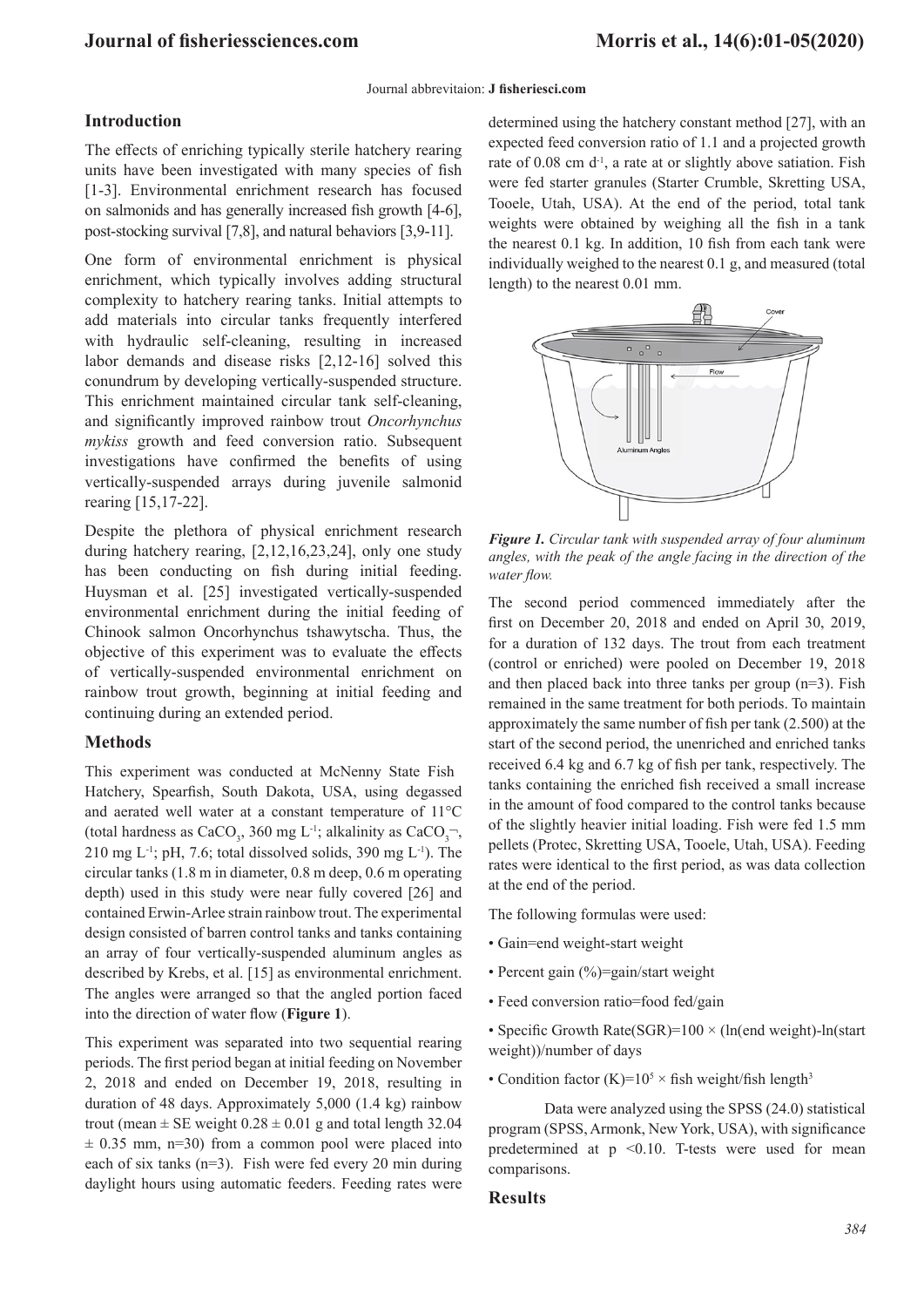#### **Journal of fisheriessciences.com Morris et al., 14(6):01-05(2020)**

#### Journal abbrevitaion: **J fisheriesci.com**

At the end of first period, there were no significant differences in final tank weight, gain, or feed conversion ratio between the control and environmental enrichment treatment (Table 1). Individual fish length, weight, and condition factor were also not significantly different (Table 2).

*Table 1: Duration, initial tank weight, mean (± SE) final tank weight, gain, food fed, and feed conversion ratio (FCR1) for rainbow trout reared with (enriched) or without (unenriched) environmental enrichment (period 1 is from initial feeding through day 48 and period 2 is rearing days 49-181). Means in a row with different letters are significantly different (p<0.1, n=3).*

|                                            | <b>Parameters</b>   | Unenriched                                                                                                                   | <b>Enriched</b>   |  |
|--------------------------------------------|---------------------|------------------------------------------------------------------------------------------------------------------------------|-------------------|--|
| Period 1                                   | Duration (days)     | 48                                                                                                                           | 48                |  |
|                                            | Initial weight (kg) | 1.4                                                                                                                          | 1.4               |  |
|                                            | Final weight (kg)   | $13.0 \pm 0.6$                                                                                                               | $14.0 \pm 0.3$    |  |
|                                            | Gain (kg)           | $11.7 \pm 0.6$<br>8.9<br>$0.76 \pm 0.04$<br>132<br>6.4<br>$117.4 \pm 3.3$ z<br>$110.7 \pm 3.3$ z<br>132.2<br>$1.19 \pm 0.04$ | $12.6 \pm 0.3$    |  |
|                                            | Food fed (kg)       |                                                                                                                              | 8.9               |  |
|                                            | <b>FCR</b>          |                                                                                                                              | $0.70 \pm 0.01$   |  |
| Period 2                                   | Duration (days)     |                                                                                                                              | 132               |  |
|                                            | Initial weight (kg) |                                                                                                                              | 6.7               |  |
|                                            | Final weight (kg)   |                                                                                                                              | $128.0 \pm 2.9$ y |  |
|                                            | Gain (kg)           |                                                                                                                              | $121.3 \pm 2.9$ y |  |
|                                            | Food fed (kg)       |                                                                                                                              | 134.6             |  |
|                                            | <b>FCR</b>          |                                                                                                                              | $1.11 \pm 0.03$   |  |
| *Feed Conversion Ratio (FCR)=food fed/gain |                     |                                                                                                                              |                   |  |

*Table 2: Mean (± SE) individual total length, weight, specific growth rate (SGR1), and condition factor (K2) for rainbow trout with (enriched) or without (unenriched) environmental enrichment (period 1 is from initial feeding through rearing day 48, period 2 is rearing days 49-181). Means in a row with different letters are significantly different (p<0.10; n=3).*

|          | <b>Parameters</b> | Unenriched                                                                                                                    | <b>Enriched</b>   |
|----------|-------------------|-------------------------------------------------------------------------------------------------------------------------------|-------------------|
|          | Length $(mm)$     | $60.1 \pm 1.9$                                                                                                                | $62.6 \pm 0.9$    |
|          | Weight $(g)$      | $2.45 \pm 0.2$<br>$4.5 \pm 0.2$<br>$1.12 \pm 0.02$<br>$163.6 \pm 8.2$<br>$51.2 \pm 8.8$<br>$2.3 \pm 0.1$<br>$1.15 \pm 0.02$ z | $2.77 \pm 0.1$    |
| Period 1 | SGR               |                                                                                                                               | $4.8 \pm 0.1$     |
|          | K                 |                                                                                                                               | $1.13 \pm 0.01$   |
|          | Length $(mm)$     |                                                                                                                               | $175.4 \pm 3.8$   |
|          | Weight $(g)$      |                                                                                                                               | $65.2 \pm 4.4$    |
| Period 2 | SGR               |                                                                                                                               | $2.4 \pm 0.1$     |
|          | K                 |                                                                                                                               | $1.21 \pm 0.02$ y |

• 1 SGR=Specific Growth Rate

• <sup>2</sup>K=condition factor=[weight/(length<sup>3</sup>)]  $\times$  10<sup>5</sup>

At the end of the second period, final tank weight, and gain were significantly greater in tanks containing verticallysuspended environmental enrichment compared to the control tanks.

Mean feed conversion ratios were 1.19 and 1.11 in the control and enrichment groups, respectively, but were not significantly different. Mean individual fish lengths at the end of the second period were 164 and 175 mm and mean

weights were 51 and 65 g in the control and enriched groups, respectively, but were also not significantly different. Condition factor was significantly higher in the fish reared with structure.

The overall feed conversion ratios, obtained by combining the results from both periods, were 1.15 in the unenriched control group and 1.07 in the enriched group.

#### **Discussion**

The increase in total tank weight gains with enrichment in the second period and overall is not surprising. Improvements in growth using vertically-suspended environmental enrichment in juvenile salmonids after the initial feeding phase have been widely reported [15,16,18-20,22,24,28]. The results for the first rearing period differ from those reported by Huysman et al. [25] who reported a significant improvement in growth and feed conversion ratio in Chinook salmon reared with vertically-suspended environmental enrichment shortly after initial feeding however. These differences could be because of the different species evaluated. Näslund and Johnsson [14] suggested that environmental enrichment may need to be modified for individual salmonid species or due to other genetic differences. In addition, the rainbow trout used in this study were a domesticated strain, where-as the Chinook salmon used by Huysman et al. [25] were obtained by spawning wild broodstock.

Changes in circular tank water velocity profiles due to the suspended structural array are likely the reason for the increase in trout growth. Significant decreases in water velocities behind vertically-suspended environmental enrichment have been reported by Moine, Barnes, et al. Muggli, Barnes, et al. Caasi, Barnes, et al. [29-31]. The microhabitats resulting in the lower velocity areas likely decrease fish energy expenditures, particularly while feeding [16,32]. In addition, the variety of water velocities would also provide rearing benefits due to exercise [16,24,33-35].

The lack of impact on circular tank hydraulic self-cleaning observed in this study is similar to that reported previously by Kientz, Barnes, Crank, Kientz, et al. White, Krebs et al. [16,19,22]. While other vertically-suspended structures can decrease circular tank velocity profiles below the selfcleaning threshold [30,31], production fish hatcheries can use the structure described in this study and not incur additional labor costs due to increased tank cleaning demands.

 The lack of differences observed in the first rearing period may have been due to the short duration of only 48 days. The National Research Council [36] recommends that all dietrelated fish studies should last at least 56-84 days. However, Huysman et al. [25] was able to detect significant differences between Chinook salmon reared initially with or without suspended structure after only 32 days. The small sample sizes may have also hindered the ability to detect significant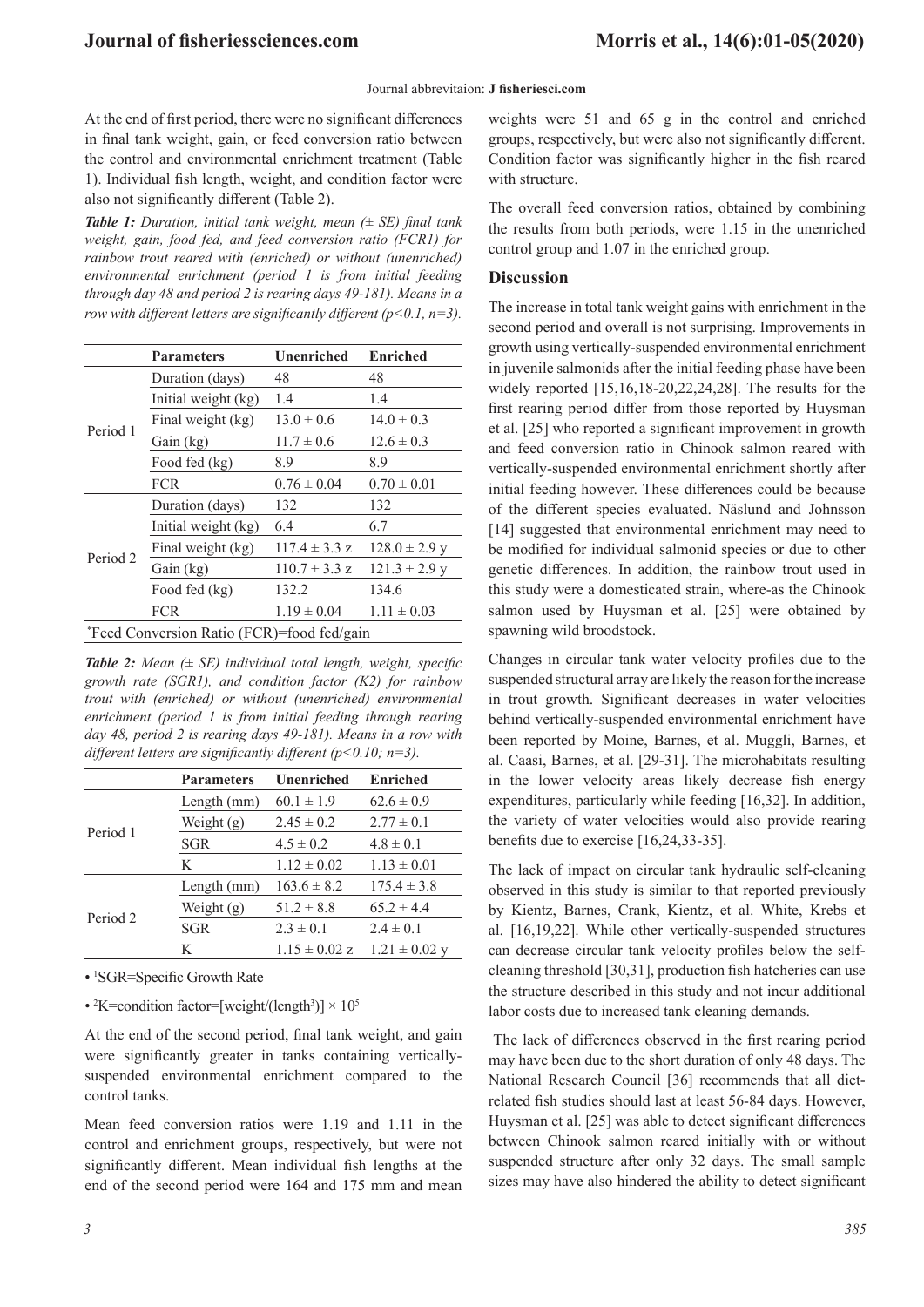#### Journal abbrevitaion: **J fisheriesci.com**

differences [37]. Lastly, the results of this study may have been negatively affected by the relatively high rearing densities experienced at the end of the second period [38] suggested an upper limit for the rearing density of rainbow trout of 50 kg m-3 for each tank. The tank densities at the end of the second period in this experiment were 76.9 kg  $m<sup>3</sup>$  for the unenriched tanks and  $83.8 \text{ kg m}^{-3}$  for the enriched tanks [38].

#### **Conclusion**

The results of this study support the use of vertically suspended structure as environmental enrichment to improve the hatchery rearing performance of juvenile rainbow trout. However, it may not be needed during the period of initial feeding. Additional research using larger sample sizes and different fish species should be conducted on environmental enrichment during initial feeding or shortly there-after.

#### **Acknowledgements**

We thank Misty Jones and Liam Porter for their assistance with this study.

#### **References**

- 1. Brown C, Davidson T, Laland K (2003) Environmental enrichment and prior experience of live prey improve foraging behaviour in hatchery‐reared Atlantic salmon. J Fish Bio 63: 187-196
- 2. Batzina A, Karakatsouli N (2012) The presence of substrate as a means of environmental enrichment in intensively reared gilthead seabream Sparus aurata: Growth and behavioral effects. Aquac 370: 54-60
- 3. Näslund J, Rosengren M, Villar DD, Gansel L, Norrgård JR, et al. (2013) Hatchery tank enrichment affects cortisol levels and shelter-seeking in Atlantic salmon (Salmo salar). Canadian J Fisheries and Aquatic Sci, 70: 585-590
- 4. Berejikian BA (2005) Rearing in enriched hatchery tanks improves dorsal fin quality of juvenile steelhead. North American J Aquaculture 67: 289-293
- 5. Gerber B, Stamer A, Stadtlander T (2015) Environmental enrichment and its effects on welfare in fish. FibL Switzerland
- 6. Parker TM, Barnes ME (2015) Effects of different water velocities on the hatchery rearing performance and recovery from transportation of rainbow trout fed two different rations. Transactions Am Fisheries Society 144: 882-890
- 7. Hyvärinen P, Rodewald P (2013) Enriched rearing improves survival of hatchery-reared Atlantic salmon smolts during migration in the River Tornionjoki. Canadian J Fisheries and Aquatic Sci 70: 1386-1395
- 8. Roberts LJ, Taylor J, Gough PJ, Forman DW, Leaniz CGD (2014) Silver spoons in the rough: can environmental enrichment improve survival of hatchery Atlantic salmon Salmo salar in the wild? J Fish Bio 85: 1972-1991
- 9. Zydlewski GB, Foott JS, Nichols K, Hamelberg S, Zydlewski J et al. (2003) Enhanced smolt characteristics of steelhead trout exposed to alternative hatchery conditions during the final months of rearing. Aquacult 222: 101-117.
- 10. Lee JSF, Berejikian BA (2008) Effects of the rearing environment on average behaviour and behavioural variation in steelhead. J of Fish Bio 72: 1736-1749
- 11. Salvanes AGV, Moberg O, Ebbesson LO, Nilsen TO, Jensen KH et al. (2013) Environmental enrichment promotes neural plasticity and cognitive ability in fish. Proc Biol Sci 280: 20131331.
- 12. Bergendahl IA, Salvanes AGV, Braithwaite VA (2016) Determining the effects of duration and recency of exposure to environmental enrichment. Applied Animal B Sci 176: 163-169
- 13. Bergendahl IA, Miller S, Depasquale C, Giralico L, Braithwaite VA (2017) Becoming a better swimmer: structural complexity enhances agility in a captive-reared fish. J Fish Bio 90: 1112-1117
- 14. Näslund, J., Johnsson, J.I., (2016). Environmental enrichment for fish in captive environments: effects of physical structures and substrates. Fish and Fisheries, 17: 1-30
- 15. Krebs E, Huysma N, Voorhees JM, Barnes ME (2018) Suspended arrays improve rainbow trout growth during hatchery rearing in circular tanks. International J Aquaculture and Fishery Sci 4: 27-30
- 16. Kientz JL, Barnes ME (2016) Structural complexity improves the rearing performance of rainbow trout in circular tanks. North Am J Aquacul 78: 203-207
- 17. Krebs J, Krebs E, Barnes ME, Crank KM (2017) Use of bottom structure and tank cover during Rainbow Troutrearing in circular tanks. J Fisheries Livest Prod 5: 247
- 18. Crank KM, Kientz JL, Barnes ME (2019) An evaluation of vertically suspended environmental enrichment structures during rainbow trout rearing. North Am J Aquacul 81: 94- 100
- 19. Kientz, J.L., Crank, K.M., Barnes, M.E., (2018). Enrichment of circular tanks with vertically suspended strings of colored balls improves rainbow trout rearing performance. North American Journal of Aquaculture, 80: 162-167.
- 20. Huysman N, Krebs E, Voorhees JM, Barnes ME (2019) Use of a large vertically-suspended rod array in circular tanks during juvenile rainbow trout rearing. Int J Marine Bio and Research 4: 1-5
- 21. Jones MD, Krebs E, Huysman N, Voorhees JM, Barnes ME (2019) Rearing performance of atlantic salmon grown in circular tanks with vertically-suspended environmental enrichment. OJAS 9: 249-257
- 22. White SC, Krebs E, Huysman N, Voorhees JM, Barnes ME (2019) Use of suspended plastic conduit arrays during brown trout and rainbow trout rearing in circular tanks. North Am J Aquacult 81: 101-106
- 23. Solås MR, Skoglund H, Salvanes AGV (2019) Can structural enrichment reduce predation mortality and increase recaptures of hatchery‐reared Atlantic salmon Salmo salar L. fry released into the wild?. J Fish Bio 95: 575-588.
- 24. Voorhees JM, Huysman N, Krebs E, Barnes ME (2020) Use of exercise and structure during rainbow trout rearing. Open J Applied Sci 10: 258-269
- 25. Huysman, N., Voorhees, J.M., Krebs, E., Barnes, M.E.,